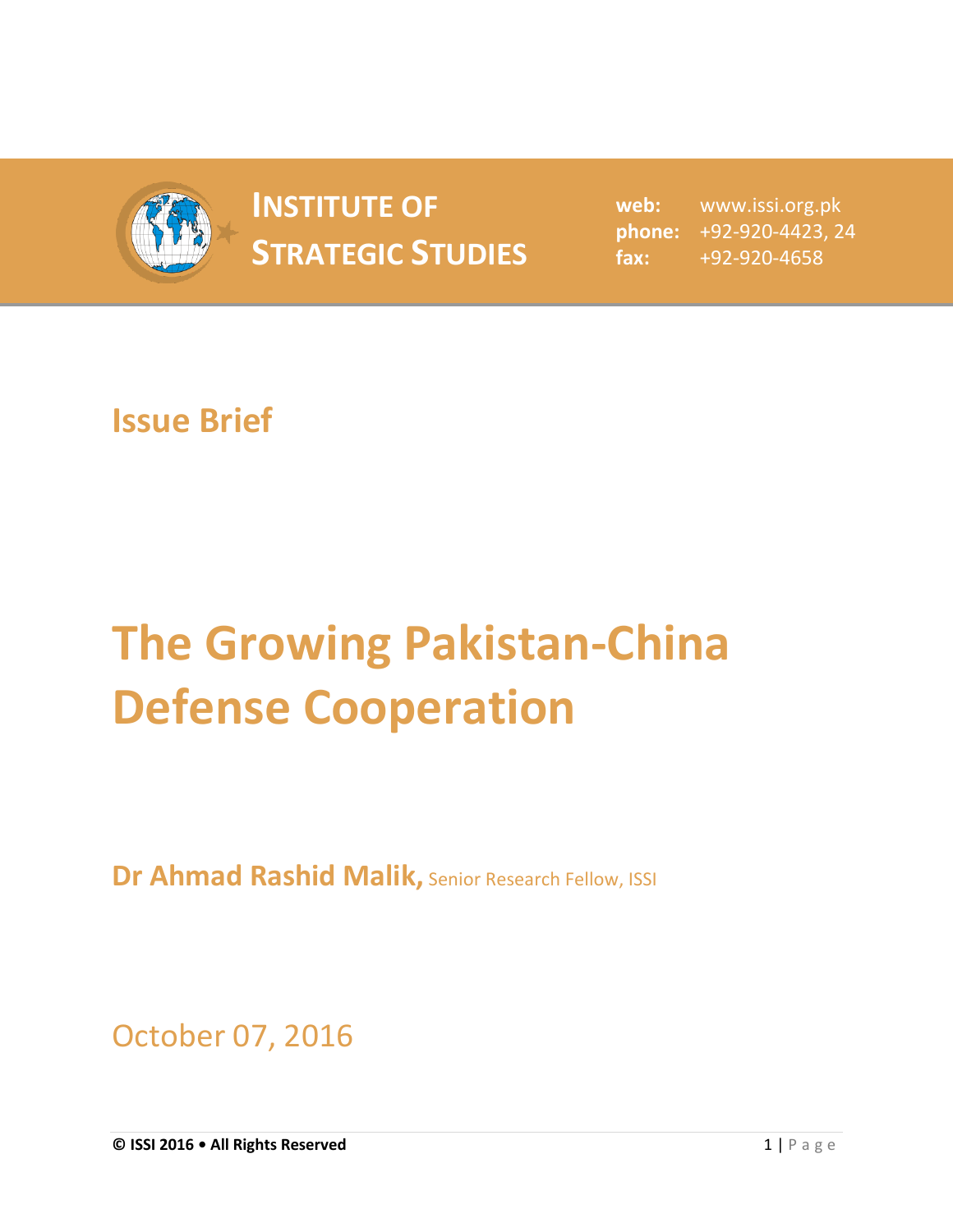Pakistan is proud of its relations with China. These relations include fraternal diplomatic ties, growing political understandings, and deepening defence cooperation over the past 66 years. Today, both countries are close strategic partners.

The geopolitics of the 1960s made Pakistan and China indispensible defence partners. Historically, both countries' cooperation was deepened after the Sino-Indian border clash of 1962 and the war between Pakistan and India in 1965.

There have been frequent military exchanges between the two armed forces since the 1970s. Both countries have signed a number of defence agreements to promote defence cooperation to take existing bilateral military cooperation to new heights between the Armed Forces of Pakistan and the People's Liberation Army (PLA). Defence Dialogues have been conducted on a regular basis since 2002. So far, six such dialogues have been conducted between the two armies. The Defence Dialogues cover military to military cooperation, collaboration between the defence industries, and global strategic issues.

Under the self-reliance military programme, China assisted Pakistan over a number of projects. These include: Taxila Heavy Industries, Heavy Forge and Foundry, Heavy Mechanical Complex, Heavy Re-build Factory at Taxila, ordinances factories, maritime industries, missile developments, and the Kamra Aeronautical Complex.

Under a joint defence production of weapons and equipment between Pakistan and China, Pakistan Air Force has developed JF-17 thunder jetfighter at the PAF Aeronautical Complex, and, which has given an edge to PAF at air superiority in the region. The aircraft is a monument to the all-weather iron friendship. Plans for the sale of the aircraft to other countries such as to Sri Lanka, Qatar, and Malaysia will help enhance Pakistan's economic strength as well. Chinese defence cooperation has introduced a new element in Pakistan's defence production capabilities that will help increase the country's national income.

China has also confirmed an agreement to sell eight submarines to Pakistan Navy early this year.<sup>1</sup> Half of these submarines will be built at the Karachi Shipyard and Engineering Work, boosting Pakistan's shipbuilding capacity. Lately, China has also been assisting Pakistan to develop its indigenous drones.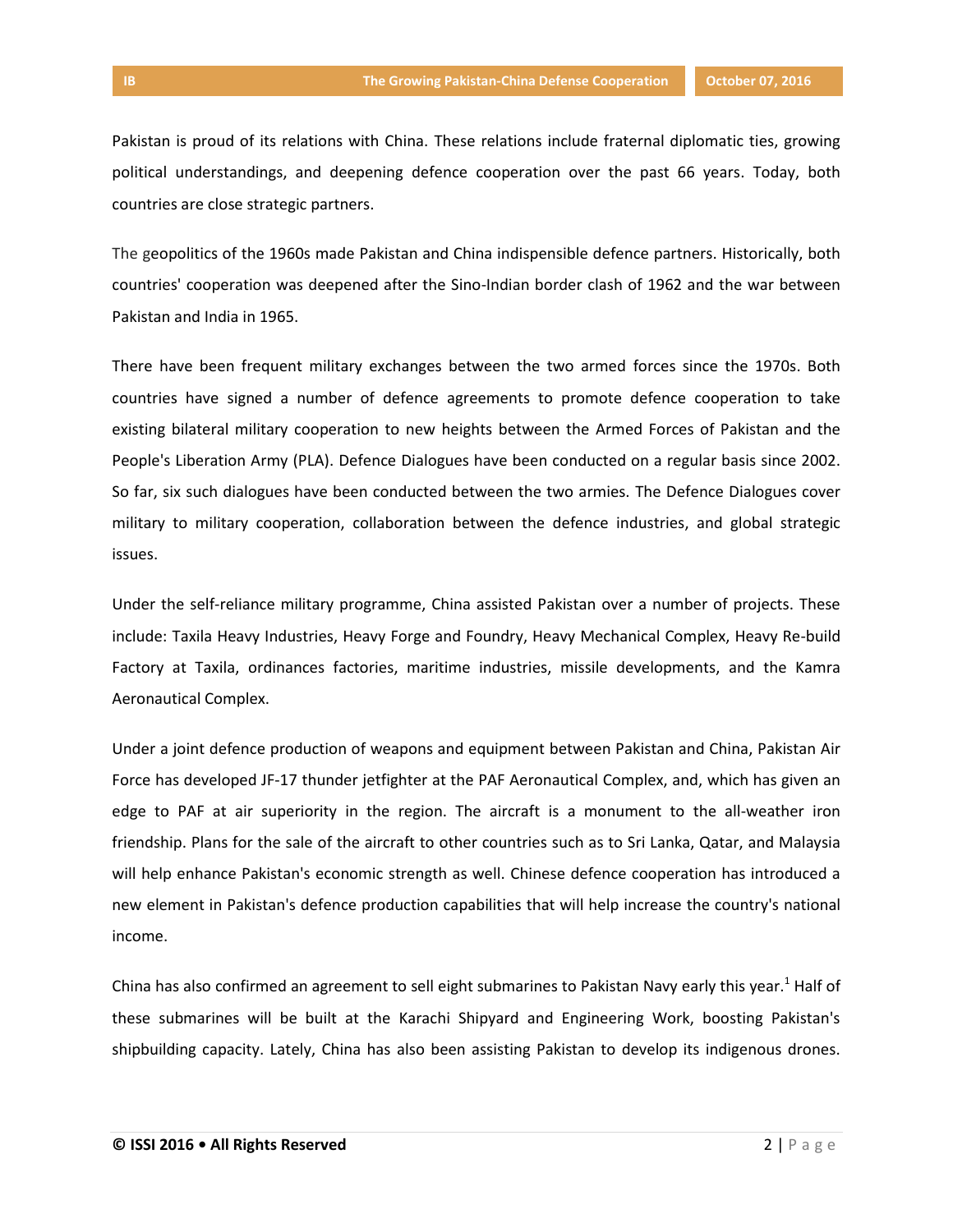The United States did not transfer this technology to Pakistan in the past fifteen years despite repeated requests by Pakistan.

Additionally, China has also assisted Pakistan in the provision of civil nuclear power plants and equipment, and built plants in Mianwali District which include Chasma-I and Chasma-II with 300 MW generation capacity for each plant.<sup>2</sup> China is also helping Pakistan to install three more nuclear power plants at the same site i.e., Chasma-III (340 MW), Chasma-IV (340 MW), and Chasma-V (1000 MW).<sup>3</sup> China is building two more plants at Karachi i.e., K-Coastal-I and K-Coastal-II with an energy generating capacity of 1100 MW from each plant .<sup>4</sup> When fully operational, the total energy generating capacity of these nuclear plants would reach 3,380 MW of electricity, which will help alleviate Pakistan's energy shortfall. All these plants have been, and will be built under the safeguards of the International Atomic Energy Agency (IAEA).

The menace of terrorism and separatism are also handled by both sides from security and military point of view to augment the existing military to military cooperation.

Under the China-Pakistan Economic Corridor (CPEC) more military cooperation has been taking place to ensure the safety of Chinese workforce and Chinese assisted projects all over the country from Gwadar to Khujerab. With growing security threats in the region, Pakistan and China have strengthened securityrelated military cooperation with each other over the past couple of years.

Regionally, India's military build-up and its increasing cooperation with the United States , Japan, and Australia has been countered by the growing Pakistan-China defence cooperation over the years. In this context, China has proved to be an increasing source of stability and security of Pakistan. Both countries have developed closer maritime defence cooperation with each other in the Indian Ocean and in the South China Sea in recent years. In February this year, both countries held a dialogue on maritime security in Islamabad to enhance bilateral maritime cooperation, navigation security, coast guard exchanges, marine scientific research and rescue, fisheries, and enhanced connectivity.<sup>5</sup>

The admirable point is that China has greatly reduced the gap between use and purchase of weapons and equipment and their indigenous manufacturing in Pakistan over the years. This is a matter of satisfaction for Pakistan. The all-weather friendship greatly works in fostering mutual defence ties which are likely to be deepened in the years to come.